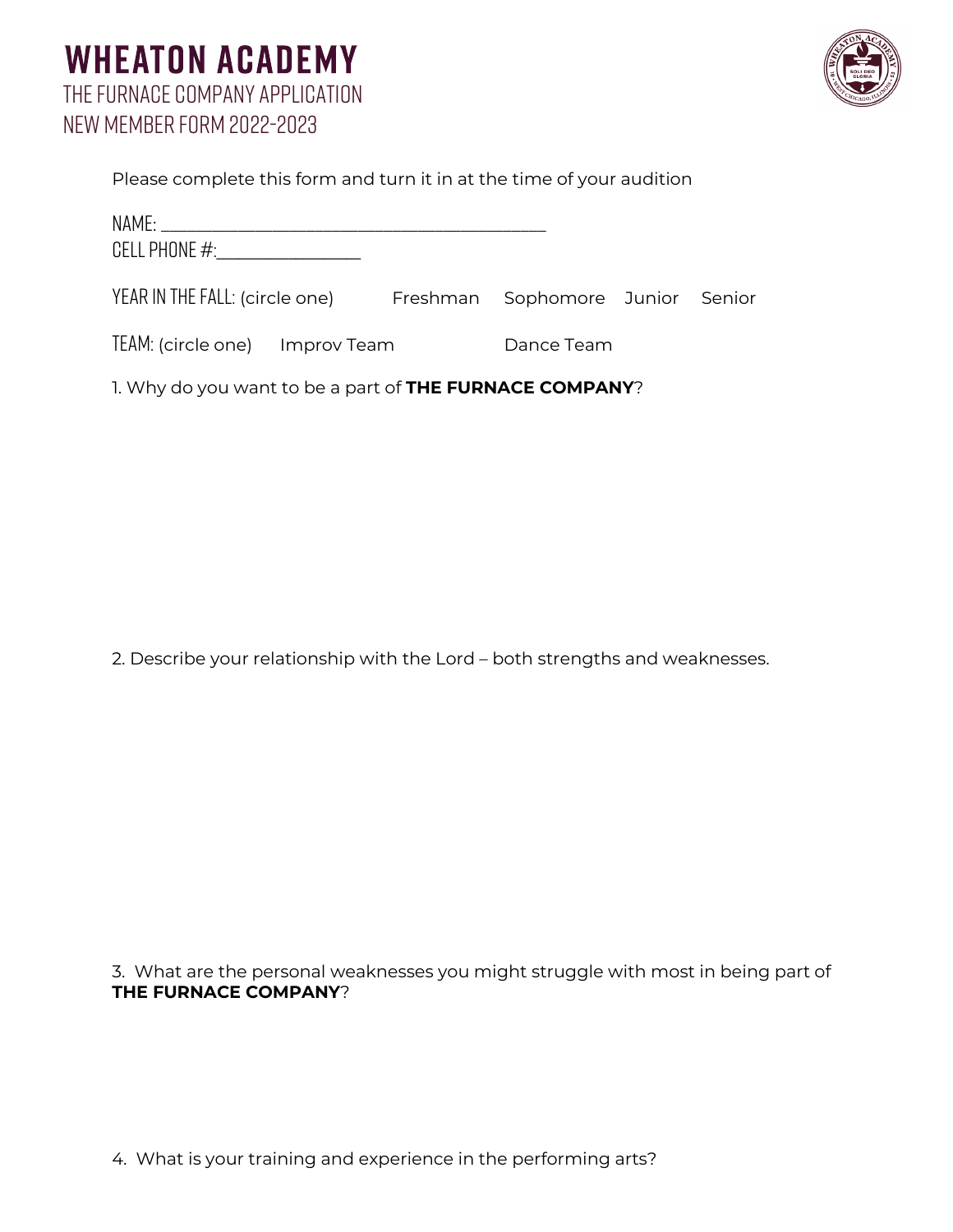## **WHEATON ACADEMY** The Furnace Company application New Member form 2022-2023



5. Describe your involvements in school, work, church, home, and other activities for next year. (Sports, leadership roles, etc.) Include how much of a time commitment these activities require.

| 6. Are you able to attend our <b>FURNACE COMPANY RETREAT</b> (August 15 <sup>th</sup> , 2022) |
|-----------------------------------------------------------------------------------------------|
| 9:00am-5pm)? This is an important time where we gather as a team to bond and hone             |
| our skills.                                                                                   |

7. Are you able to attend our FURNACE COMPANY TOUR (November 2<sup>nd</sup>-5<sup>th</sup>, 2022)-Location TBD.

| Circle One | YES | <b>NO</b> |
|------------|-----|-----------|
|            |     |           |